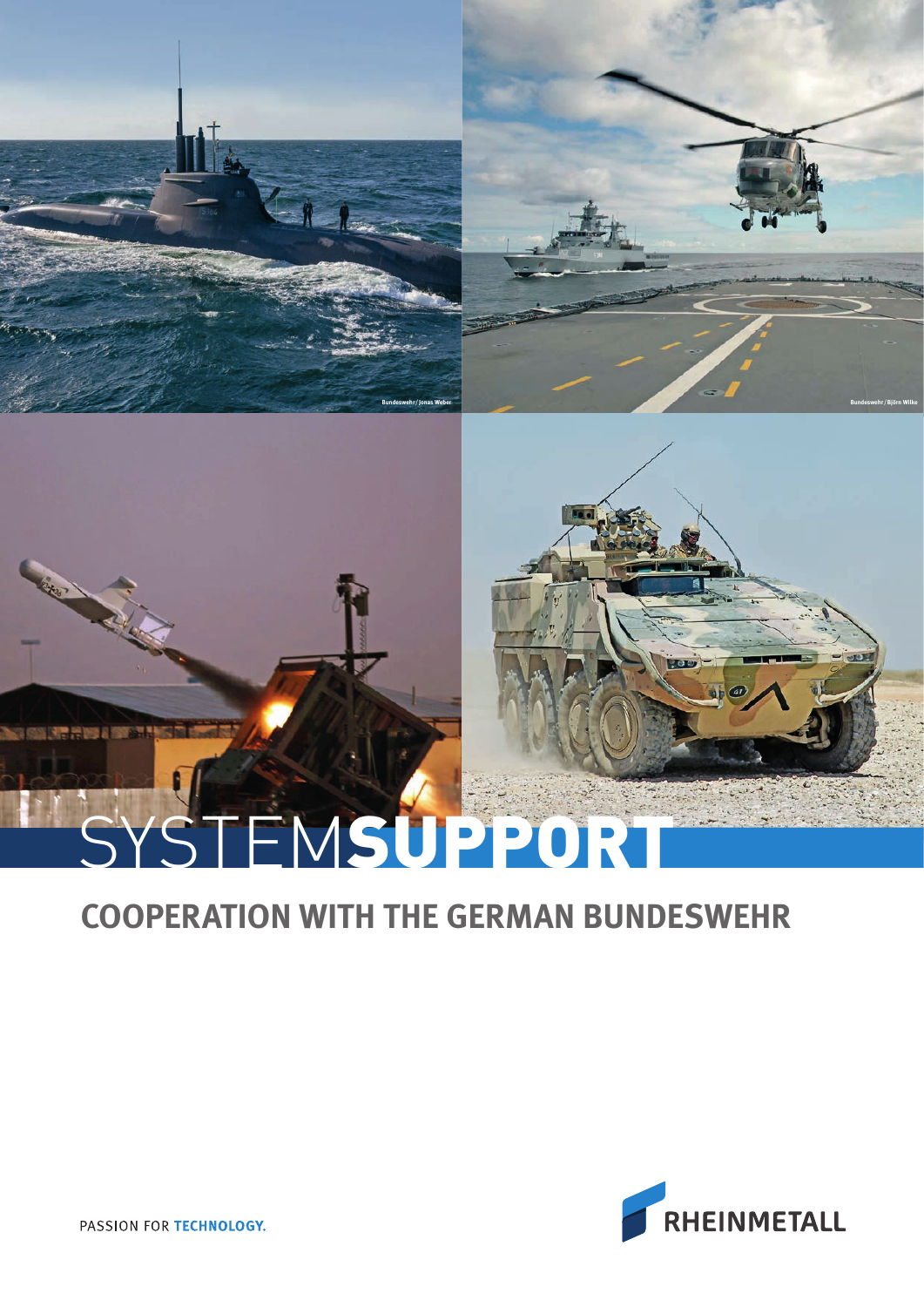# LOGISTICS SUPPORT

### **INTEGRATED LOGISTICS SUPPORT (ILS)**

### **LOGISTICS SUPPORT THROUGHOUT THE ENTIRE LIFE CYCLE**

SAFETY I RELIABILITY I AVAILABILITY I TESTABILITY I ENVIRONMENTAL PROTECTION



**DISPOSAL**

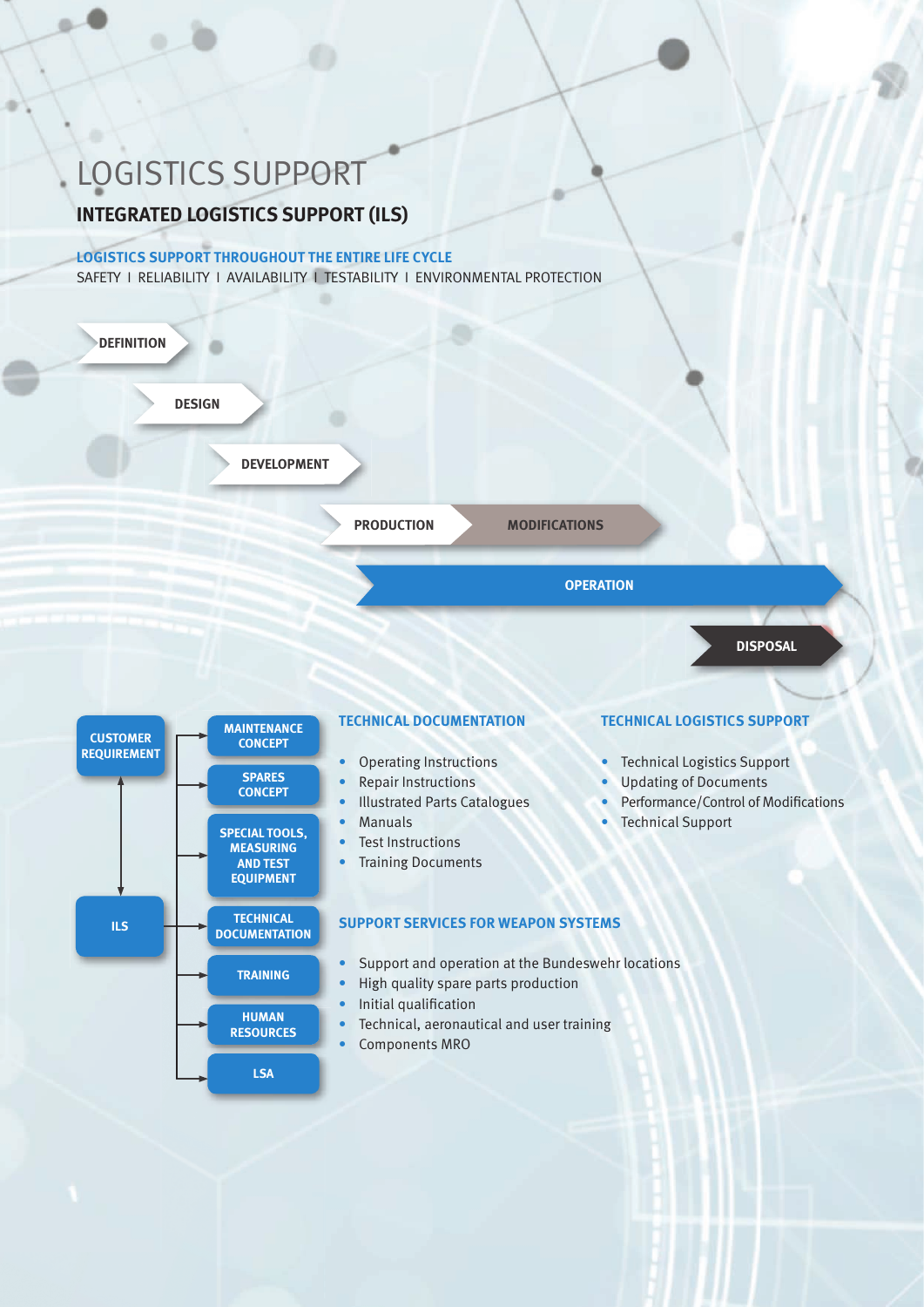# SYSTEM SUPPORT

### **AERONAUTICAL ORGANIZATION**

### **APPROVED AERONAUTICAL ORGANIZATION**

- Approved aeronautical organization for aircraft and aeronautical equipment of the German Bundeswehr with the parts Development, Manufacture, Maintenance and Continuing Airworthiness
- Many years of experience in system support of airborne weapon systems and support of aeronautical projects
- Solutions based on wide-ranging expertise in all phases of the Product Life Cycle



• The portfolio encompasses not only technical-logistic support services but also individual customized development, maintenance and production services.